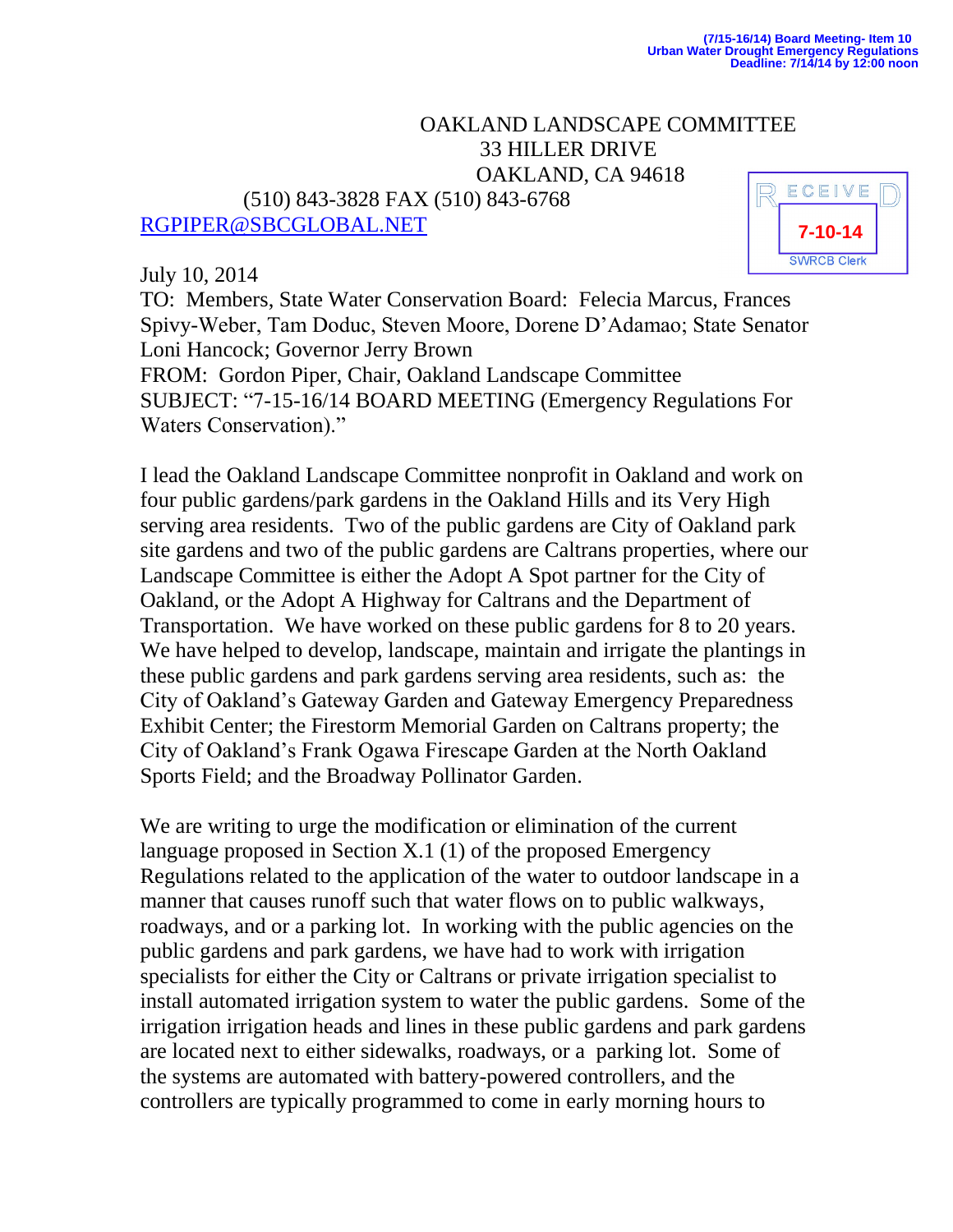water the plant materials and to conserve water. The location of the irrigation heads has usually been developed by landscaping/irrigation professionals to effectively water plantings in the public gardens and parks adjacent to the sidewalks, roadway or parking lot where people or vehicles might frequent and where there could be a greater potential fire risk from a source such as a cigarette. To adequately water plantings, there sometimes needs to be irrigation allowed that on occasion might result in a limited amount of runoff on a sidewalk, roadway or parking lot. The current wording of Section X.  $1(1)$  we feel is definitely too rigid, needs to be modified, and if adopted without modification I feel would lead to the public agencies turning off the water entirely supporting plantings in these public and educational gardens that we have worked over many years to develop and maintain. The results of such action would be to:

\* wipe out many plantings in the public gardens and maintenance efforts/enhancements in some significant portions of these City park/garden sites and State Adopt-A-Highway gardens on Caltrans properties that we have helped public agencies and private partners to develop and maintain,

\* to add to fire risk in our public spaces and parks; and \* to discourage public/private agency partners, greening organizations and volunteers from helping to landscape and maintain many parks, public gardens, and some public open space area in a more fireresistant manner.

Our Oakland Landscape Committee grew out of a catastrophic fire in 1991 in the Oakland/Berkeley hills that destroyed 3500 homes, caused billions in dollars in property losses, and led to 25 deaths and hundreds being injured. We have served on the City of Oakland's Wildfire Prevention District Advisory Committee in the past and know the importance of irrigating vegetation, particularly in areas like City parks and public gardens where there are many users and where a match or cigarette could potentially cause a major fire to get started.

We urge the State Water Conservation Board to modify the language of Section  $X.1(a)$  (1) to provide for exceptions to be granted for public gardens and park gardens in California urban cities on public properties that fall within either high or very high fire hazard safety zones. This would permit effective public and private partnerships involving volunteers and public agency employees to continue to water and maintain these public gardens and park landscaping in a more fire-resistant manner. The State Water